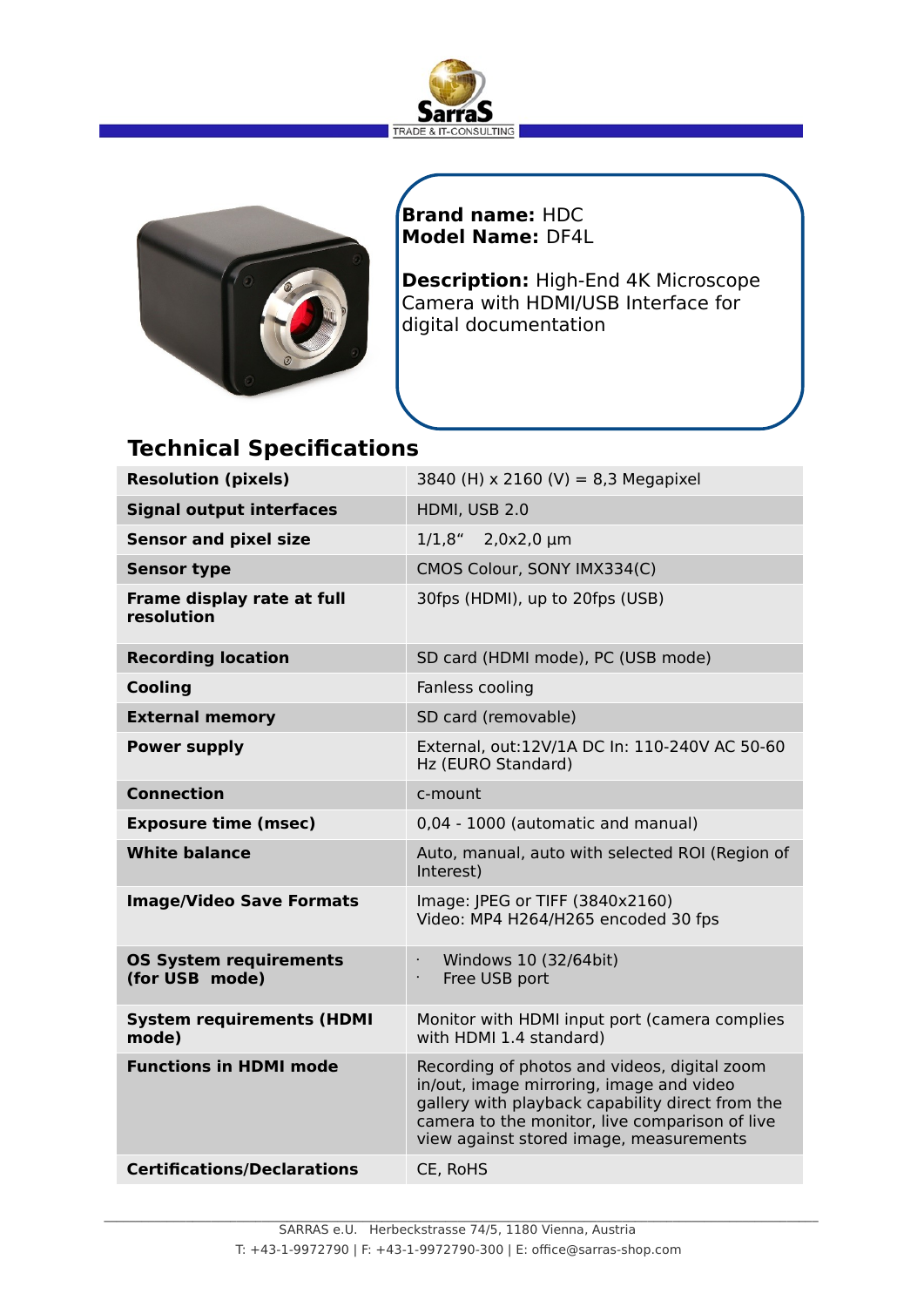



## **Physical Specifications**

| Dimensions (cm) | $8,5 \times 7,8 \times 6,5$                      |
|-----------------|--------------------------------------------------|
| Weight (kg)     | 0.47 (camera body only - without box and cables) |

# **Package Contents**

- camera
- power supply
- HDMI and USB 2.0 cable
- USB mouse
- Windows software ImageView with user guide (English)

## **Special Features**



On Screen menu for camera control in HDMI mode - the user controls all the functions of this mode using a USB mouse which is connected directly on the USB port of the camera.